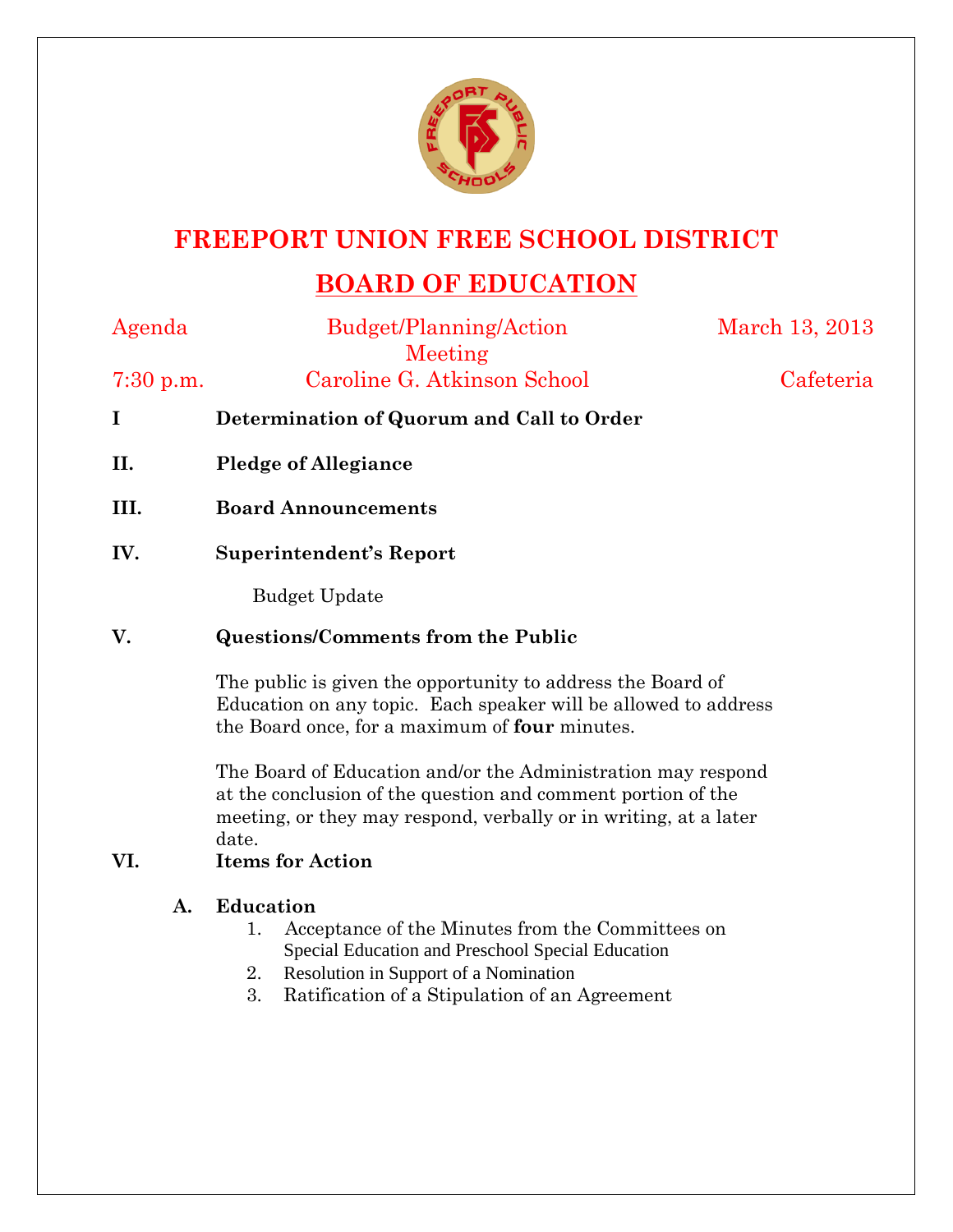- **VII. Review of the tentative Agenda for March 20, 2013, Board of Education Action Meeting.**
- **VIII. Board Comments**
- **IX. Superintendent's Comments**
- **X. Adjournment**

#### **XI. Next Meeting**

The next meeting of the Board of Education will be held on March 20, 2013, at Freeport High School.

All meetings begin at 7:30 p.m. unless otherwise noted.

Register to vote: Monday through Friday between 8:30 a.m. and 3:30 p.m. at the Administration Building, 235 N. Ocean Avenue.

**Visit our website at www.freeportschools.org**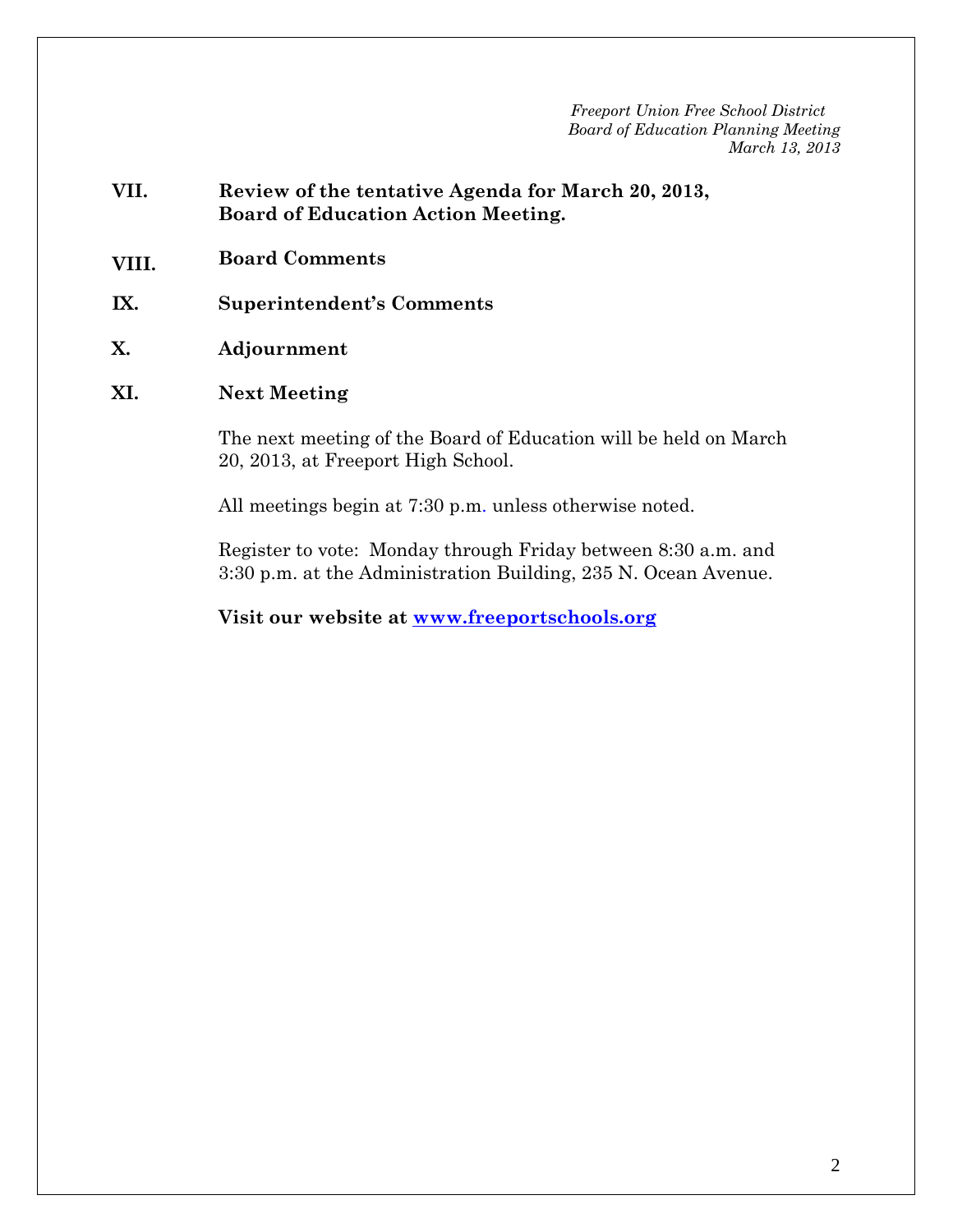#### **Education**

#### **CSE/CPSE Minutes**

**BE IT RESOLVED,** that the Board of Education of the Freeport Union Free School District hereby accepts the minutes of the meetings of the Committees on Special Education and Preschool Special Education for the following dates:

December 19, 2012.

January 7, 8, 10, 11, 16, 18, 19, 22, 23, 24, 28, 29, 30, 31, 2013.

February 1, 4, 5, 6, 7, 8, 11, 12, 13, 14, 15, 22, 25, 26, 27, 28, 2013.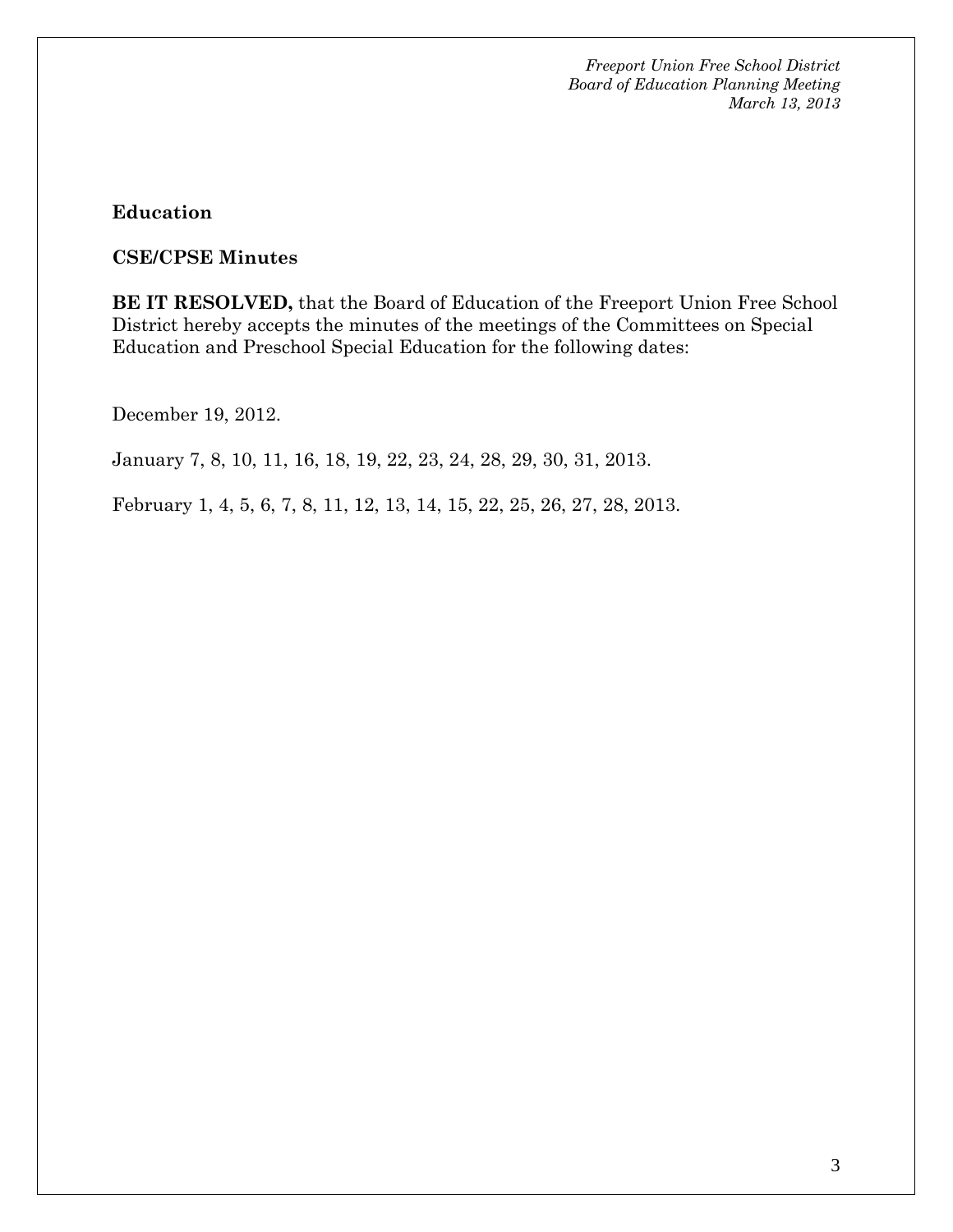## **Education**

## **Resolution in Support of a Nomination**

**BE IT RESOLVED**, that the Board of Education of the Freeport Union Free School District hereby nominates the following individuals as trustees of the Board of Nassau BOCES for a three-year term beginning July 1, 2013:

- 1. Ronald Ellerbe
- 2. B. A. Schoen
- 3. Fran Langsner